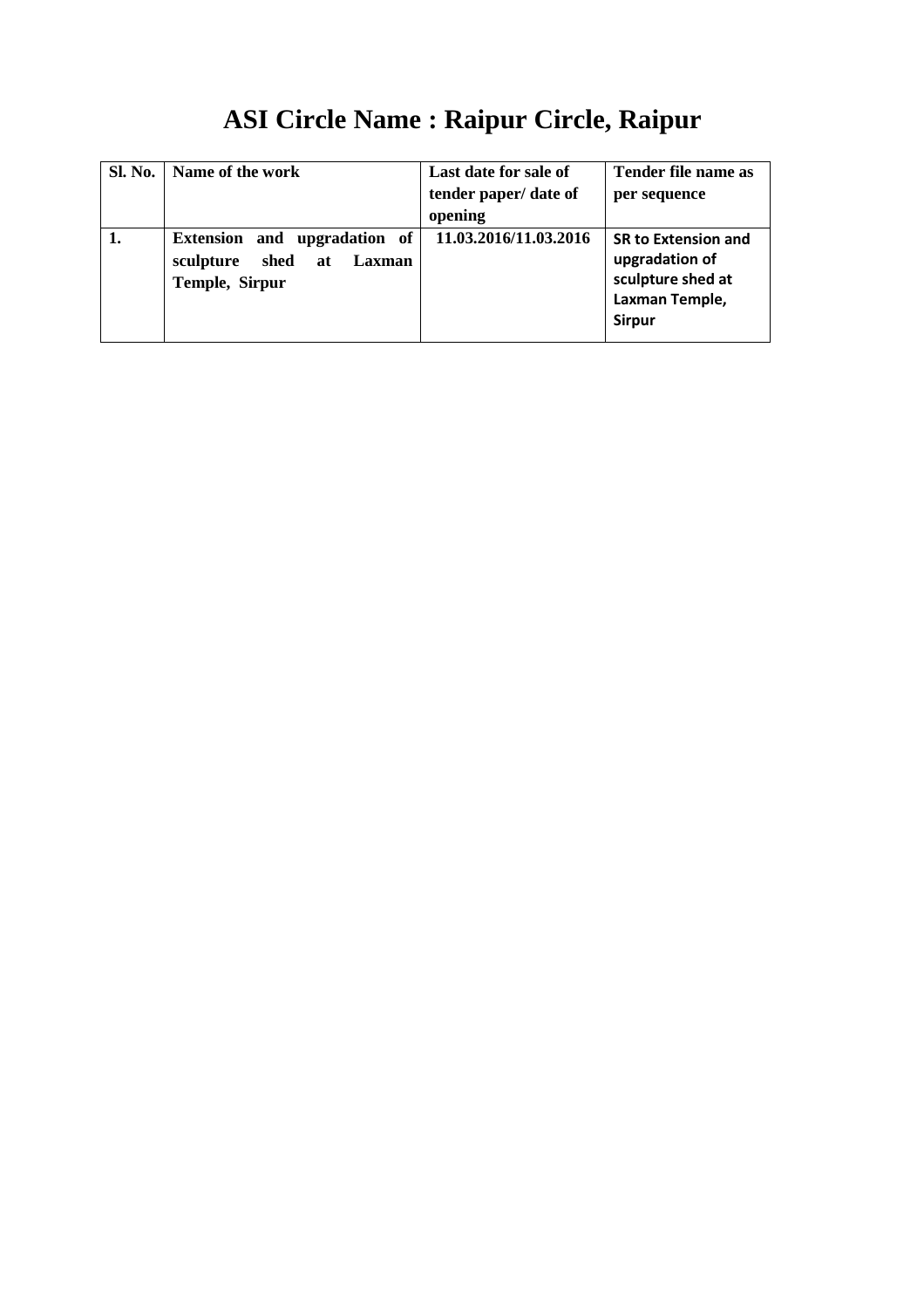# No. 15-1/345/15-16-W Government of India Archaeological Survey of India Raipur Circle

"Poorvayatan" 1st Floor, Govind Sarang Commercial Complex, New Rajendra Nagar, Raipur Dated: 26.02.2016

# NOTICE FOR INVITING LIMITED TENDER

 The Superintending Archaeologist, Archaeological Survey of India, Raipur Circle, Raipur on behalf of the President of India invites item rate tender in sealed cover from the approved and eligible contractors of Archaeological Survey of India having three years experience in the ASI and valid license up to 3.00 pm on 11.03.2016 which will be opened at 3.30 pm on the same day towards **Extension and Upgradation of sculpture shed at Laxman Temple, Sirpur**  ………………………………………………………………………………………………………………………………………………………………….

| Name of work                                                | <b>Estimated cost</b> | <b>Remarks</b>                                                             |
|-------------------------------------------------------------|-----------------------|----------------------------------------------------------------------------|
| Execution of works<br>as per specification<br>& as directed | Rs.14,96,108/         | Extension & upgradation of<br>Sculpture shed at Laxman<br>Temple at Sirpur |

…………………………………………………………………………………………………..……………………………………………………………. Tender papers should be accompanied with an Earnest Money of Rs.37403/- (Rupees Thirty seven thousand four hundred and three) only (2.5 % of Estimated Cost) in the form of Demand Draft/Pay Order in favour of the "Superintending Archaeologist, Archaeological Survey of India, Raipur Circle" and copies of the registration certificate along with latest Income/Sales Tax clearance certificate/copies of experience certificate positively failing which tender papers shall be summarily rejected. The E.M.D. of unsuccessful bidders will be returned in due course.

 Tender papers and all other conditions therein can be obtained from the O/o the Superintending Archaeologist, Archaeological Survey of India, Raipur Circle, 1<sup>st</sup> floor, Govind Sarang Commercial Complex, New Rajendra Nagar, Raipur on all working hours on payment of Rs.500/- (Rupees Five hundred only) (non refundable) up to 1600 hrs of 11.03.2016.This notice along with tender documents is also available in the Web Site www.asi.nic.in and www.asiraipurcircle.in.and www.eprocure.gov.in. Prospective Bidders may use the tender document downloaded from the website accompanying with a demand draft of Rs 500/- (Rupees five hundred) (Non refundable) in favour of "Archaeological Survey of India" payable at Raipur (date of DD shall not be later than the last date of sale of tender paper) as cost of tender papers failing which such tender document will be rejected.

 The competent authority reserves the right to accept or reject any or all tenders without assigning any reason thereof. Any type of information may be obtained from this office on all working days. The work order/experience certificate for this type of work must be attached with the tender form. The contractors will have to quote the rate of all items mentioned in the tender schedule failing which the tender submitted will be rejected.

 In case of public holiday declared on the opening date of tender, the same would be opened on the next working day.

Superintending Archaeologist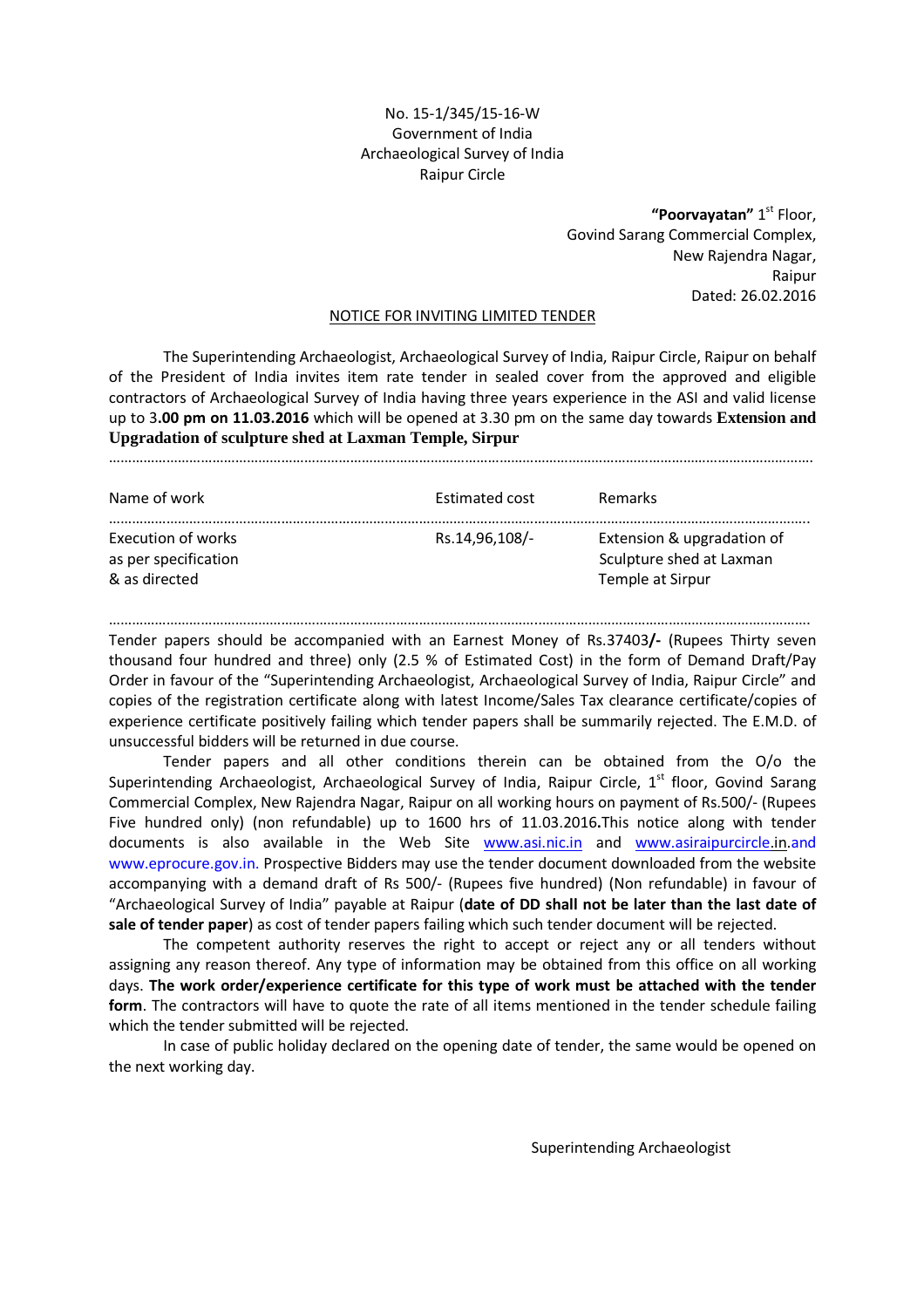### Name of work: **Extension and Upgradation of sculpture shed at Laxman Temple, Sirpur**

#### TENDER SCHEDULE

Price of tender : Rs. 500/-

 I/We hereby item rate tender for execution of work as described in the under-mentioned memorandum according to the specifications within the times specified and that the rates specified subject to the conditions of the contract. The tender is treated as a composite tender for all items of works.

Memorandum : (a) EMD - 2.5% i.e. Rs. 37403/- payable along with tender.

(b) Security Deposit  $-7_{1/2}$ % to be deposited before issue of work order else will be deducted from the running account bills.

Period of work: 90 days from the date of issue of work order.

#### SCHEDULE OF QUANTITIES

| Item | Sub Head & Item of work                                                                                                                                                                                                                             | Quant  | Per | Rate | <b>Amount</b> |
|------|-----------------------------------------------------------------------------------------------------------------------------------------------------------------------------------------------------------------------------------------------------|--------|-----|------|---------------|
| No.  |                                                                                                                                                                                                                                                     | ity    |     |      |               |
| 01.  | Provision for excavation in all types of<br>soils for all types and sizes of foundation<br>and drains including disposal of<br>excavated stuff upto 50m leas and a lift<br>upto 1.50m including and leveling pits<br>and disposal stuff as directed | 40.72  | cum |      |               |
| 02   | Providing and filling in plinth with sand<br>under floor, including watering<br>ramming, consolidating, dressing and<br>cost of all labour, materials.                                                                                              | 5.616  | cum |      |               |
| 03   | Provision for providing and laying<br>mechanical mix concrete 1:3:6 with<br>crushed stone aggregate excluding cost<br>of centering and shutting with (40mm<br>nominal size graded aggregate M-7.5 in<br>foundation and plinth).                     | 5.616  | cum |      |               |
| 04   | Provision for providing and constructing<br>RR stone masonry with cement mortar<br>1:5 in foundation and plinth including<br>curing etc all complete.                                                                                               | 9.24   | cum |      |               |
| 05   | Provision for providing and fixing from<br>including<br>work<br>centering<br>shutting<br>strutting staging propping bracing etc<br>complete and I/c its remove for column<br>footing-                                                               | 352.08 | sqm |      |               |
| 06   | Provision for providing and laying<br>mechanically mixed reinforcement<br>cement concrete 1:2:4 excluding<br>centering and shuttering and<br>reinforcement in foundation plinth and<br>super structure upto a height of 4m<br>plinth level.         | 66.414 | cum |      |               |
| 07   | Providing and placing in position cold<br>twisted steel and hot rolled deformed                                                                                                                                                                     | 6264   | kg  |      |               |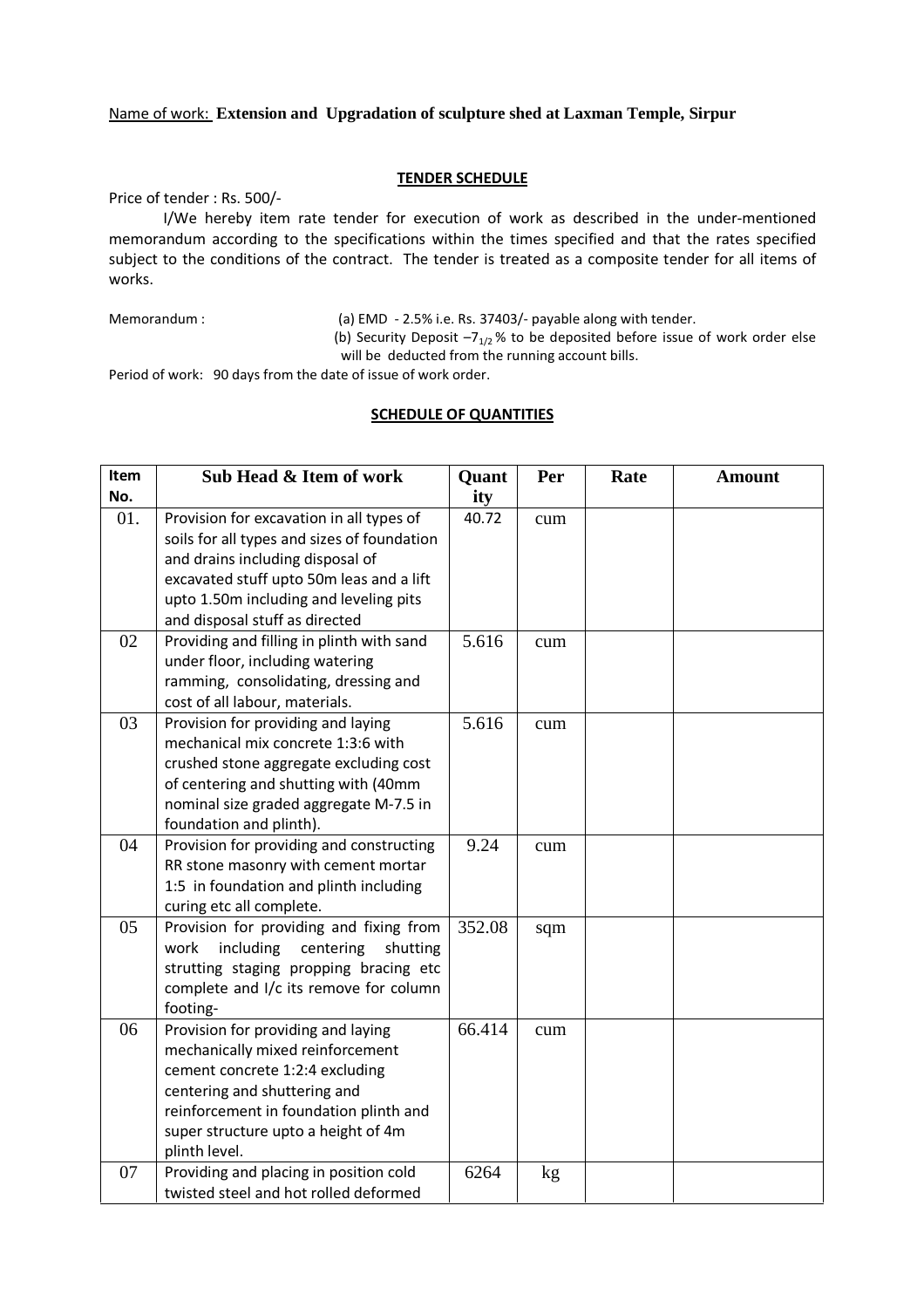|              | steel reinforcement of RCC work i/c<br>cutting bending binding wires and i/c all<br>wastes etc complete                                       |       |      |  |  |
|--------------|-----------------------------------------------------------------------------------------------------------------------------------------------|-------|------|--|--|
| 08           | Provision for brick work with well<br>burned chimney bricks with cement<br>mortar 15 in super structure including<br>curing etc all complete. | 36.96 | cum  |  |  |
| 09           | Provision for plastering of ceiling and<br>wall plaster etc in 1:4 etc                                                                        | 240   | sqm  |  |  |
| 10           | Provision of different work in newly<br>constructed S.S. brick work in 1:5 for<br>pedestral construction etc                                  | 6.48  | cum  |  |  |
| 11           | Provision for plastering of pedestal in<br>1:5 etc complete                                                                                   | 43.2  | sqm  |  |  |
| 12           | Provision for micas & ply for covering<br>the pedestral etc                                                                                   | 32.4  | sqm  |  |  |
| 13           | Provision for purchase of saal wood for<br>work of show case and other work                                                                   | 0.6   | cum  |  |  |
| 14           | Provision for glass work of different<br>pedestral etc                                                                                        | 120   | sqft |  |  |
| 15           | Provision for carpenter for executing the<br>work etc                                                                                         | 60    |      |  |  |
| 16           | Provision for supply of U.S. labour for<br>helping the carpenter and others.                                                                  | 60    |      |  |  |
| <b>Total</b> |                                                                                                                                               |       |      |  |  |

 (i) Sale Price : Rs. 500/- Sl. No………… (ii) Name of Contractor………………………….. (iii) Date of application for tender form by Contractor ................ iv) Date of receipt of application by Circle office………… v) Date of issue of tender papers………………. vi) Date of receipt of tender papers…………….. viii) Details of cuttings, over-writings and erasing found on the Tender at the time of opening it…..

(viii) Name and designation of Officers/contractors

present at the time of opening the Tender

 $(a)$  (b)

Should this tender be accepted, I/We hereby to abide by and fulfill all the terms and provisions of the said conditions annexed hereto so far as applicable, and/or in default thereof to forfeit and